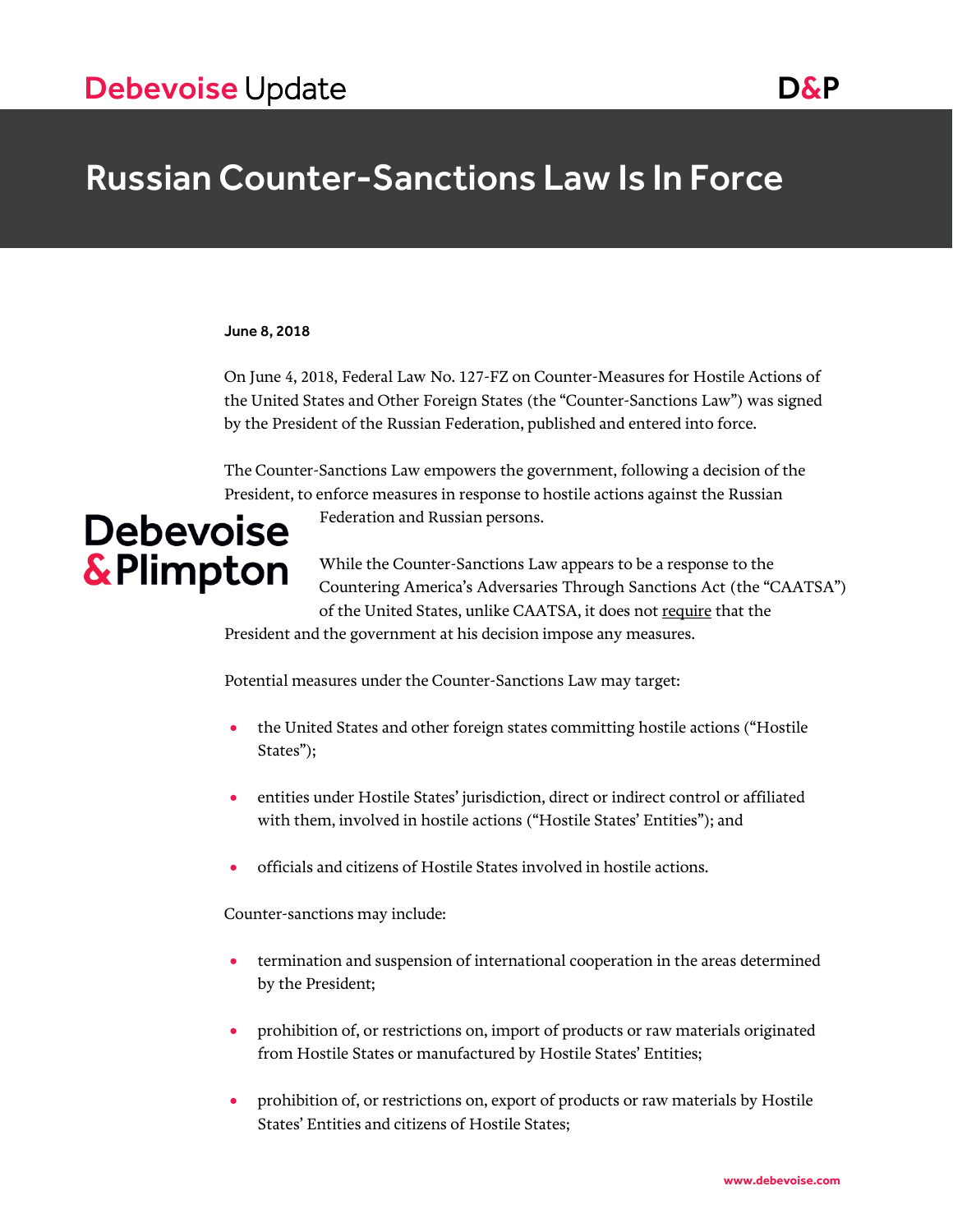### **Debevoise** & Plimpton

- prohibition of, or restrictions on, performance of works and provision of services for state and municipal needs and for legal entities listed in Art. 1 (2) of Federal Law No. 223-FZ on Procurement of Goods, Works and Services by Certain Types of Legal Entities (including state corporations, state companies, companies with more than 50% state participation, state and private companies that are included in the register of natural monopolies, etc.);
- prohibition of, or restrictions on, participation in the privatization of state and municipal property, including provision of investment banking services, agency and other services involved in arranging such privatization; and
- any other measures as determined by the President.

The list of goods, works and services subject to counter-sanctions is to be developed by the government. No specific deadline for the development of such list is set.

If the government imposes counter-sanctions following the decision of the President, such counter-sanctions may not apply to the following goods:

- vital and essential goods whose analogues are not produced in Russia; and
- goods imported into Russia by individuals for personal use.

The President may also decide to apply a national regime or exemptions from it for goods, works and services of Hostile States' Entities or citizens if Hostile States apply a national regime or exemption from it in respect of Russian goods, works and services set out by the international treaty.

The implementation of the measures will be mandatory for Russian public authorities and local governments, Russian citizens and Russian legal entities.

\* \* \*

For a periodic e-mail summary of developments in economic and trade sanctions, please subscribe to the Debevoise & Plimpton LLP Sanctions Alert by e-mailing [sanctions@debevoise.com,](mailto:%20sanctions@debevoise.com) or sign up on the [Insights Subscribe](http://www.debevoise.com/insights/insights-subscribe-page) page of our website. The firm's sanctions-related publications may also be found at [The Sanctions Resource](http://www.debevoise.com/insights/news/the-sanctions-resource) page on our website.

\* \* \*

Please do not hesitate to contact us with any questions.